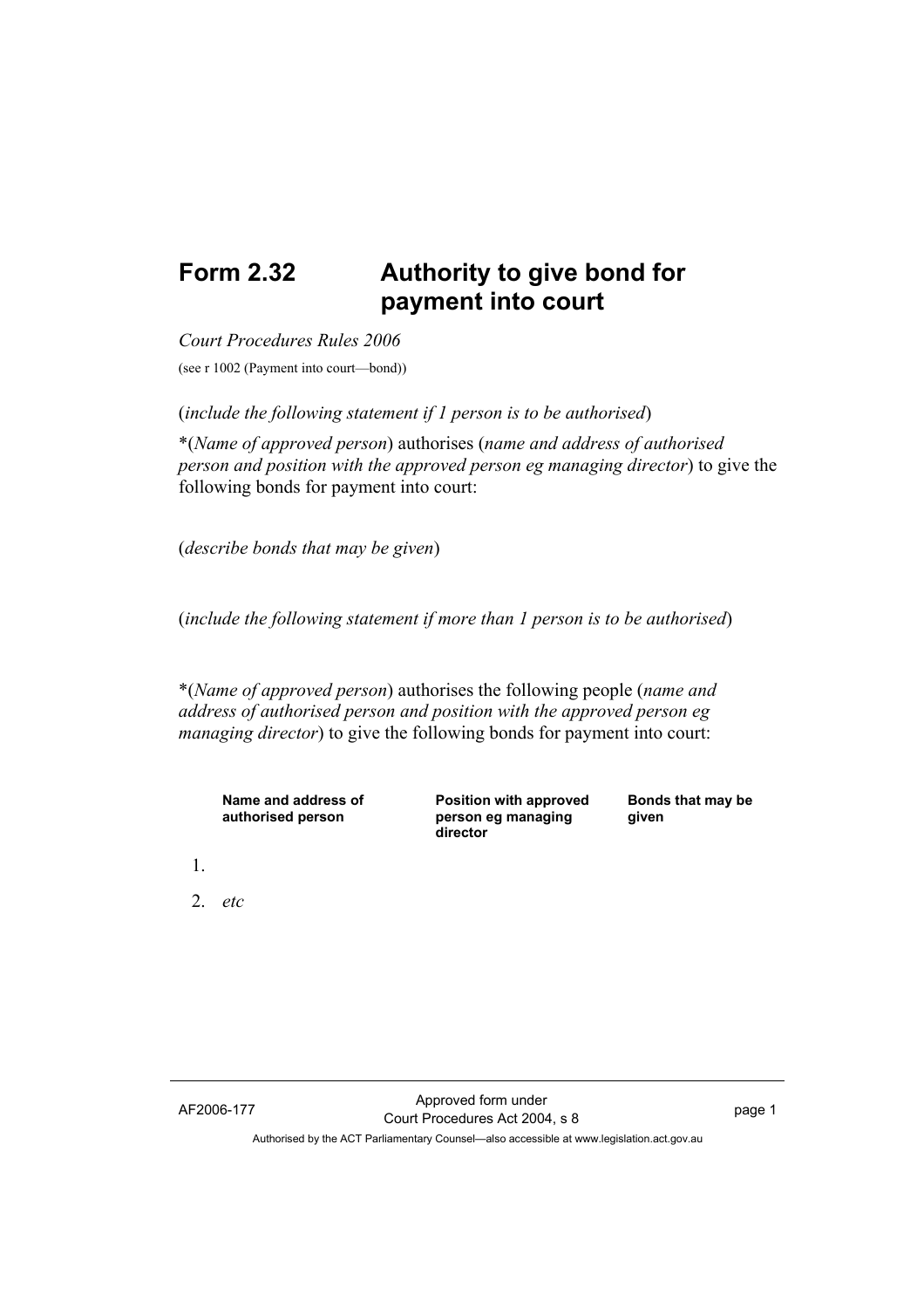Date:

(*signature of appropriate person*)

(*name of appropriate person*)

*Note* An appropriate person is the person who may, under a law, sign a document for or on behalf of the approved person eg the Corporations Act, s 127 (Execution of documents (including deeds) by the company itself) provides how a corporation may sign a document.

Signed at

before me:

Signature of witness

(*name and address of witness*) \**omit if, or whichever is, inapplicable*